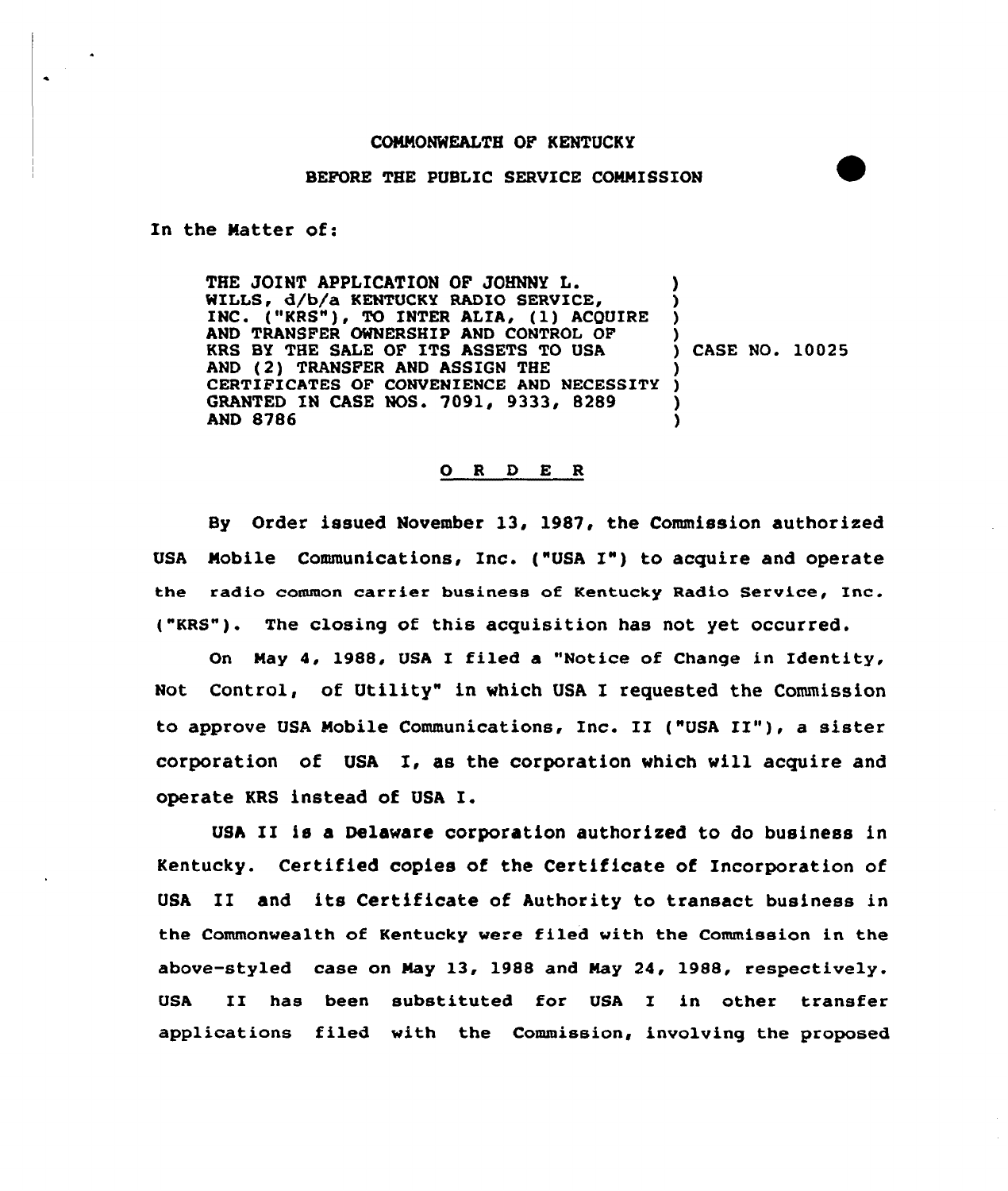acquisitions of other utilities providing conventional mobile telephone services. UsA II has previously been acknowledged as fit to provide reasonable service.

Based on the evidence of record and being advised, the Commission is of the opinion and hereby finds that:

l. The ownership of USA <sup>I</sup> and USA II is virtually identical, except for minor shifts in ownership interests and in the identities of the shareholders of USA I and USA XI.

2. The directors and officers of USA I and USA II are precisely the same.

3. The change in identity of the entity authorized to acquire KRS from USA I to USA II reflects merely a pro forma corporate restructuring.

4. The ability of USA II to deliver the radio common carrier ("RCC") services offered by KRS will not be affected by the change in identity of the entity authorized to acquire KRs from USA I to USA II.

5. USA II possesses the requisite financial, managerial and technical abilities to provide reasonable service, as required by  $KRS$  278.020(4).

IT IS THEREFORE ORDERED that USA Mobile Communications, Inc. II is authorized to take the place of USA Mobile Communications, Inc. I as the entity authorized to acquire ownership and control of Kentucky Radio Service, Inc.